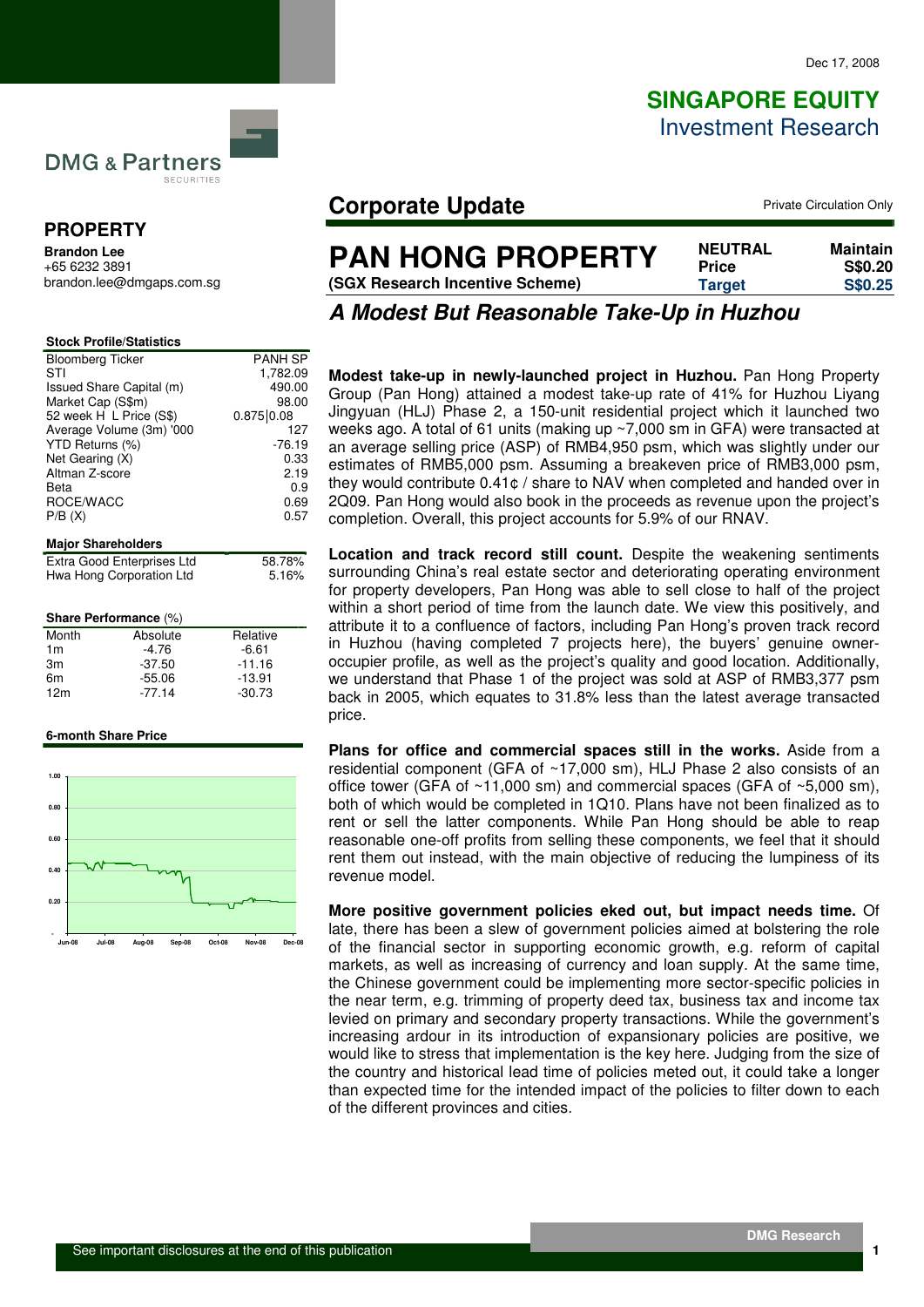**Maintain NEUTRAL with RNAV-pegged fair value of S\$0.25.** Since our initiation report, Pan Hong's share price has remained flat. Given its residentialcentric business model, Pan Hong is not spared from the current weakening sentiments, sales volumes and take-up rates that are plaguing the property sector across China, including the lower-tier cities which Pan Hong is exposed to. Any available catalyst would have to rely on the rate at which the government's various policies hit the ground running, coupled with a global recovery in real estate sentiments. On the bright side, Pan Hong does have a relatively strong balance sheet - current net gearing ratio of 0.33x and cash position of RMB111.9m. In light of the above, we maintain our NEUTRAL call for the stock with a target price of S\$0.25.

|                     |              |              |              | <b>FY08/</b> |        |
|---------------------|--------------|--------------|--------------|--------------|--------|
| FYE Mar (RMB m)     | <b>FY05*</b> | <b>FY06*</b> | <b>FY07*</b> | 09F**        | FY10F  |
| Turnover            | 288.0        | 151.3        | 564.9        | 76.8         | 791.0  |
| <b>PATMI</b>        | 59.3         | 49.4         | 184.9        | 26.7         | 245.0  |
| % Chg YoY           | -            | $-16.6%$     | 273.9%       | $-85.6%$     | 818.1% |
| $EPS$ (RMB $\phi$ ) | 16.5         | 12.6         | 38.4         | 5.4          | 50.0   |
| $DPS$ (RMB $\phi$ ) | 0.0          | 1.2          | 1.9          | 0.3          | 5.0    |
| Div Yield (%)       | $0.0\%$      | 1.4%         | 2.1%         | 0.3%         | 5.6%   |
| ROE (%)             | 61.5%        | $9.0\%$      | 23.4%        | 3.3%         | 23.6%  |
| ROA (%)             | 15.4%        | 6.7%         | 14.7%        | 1.8%         | 15.9%  |
| P/E(x)              | 5.4          | 7.1          | 2.3          | 16.5         | 1.8    |
| P/B(x)              | 3.3          | 0.8          | 0.6          | 0.5          | 0.4    |

Source: Company, DMG estimates

\*FY ending Dec.

\*\* For 15-month period from Jan 08 to Mar 09. FY was changed from Dec to Mar wef 2008.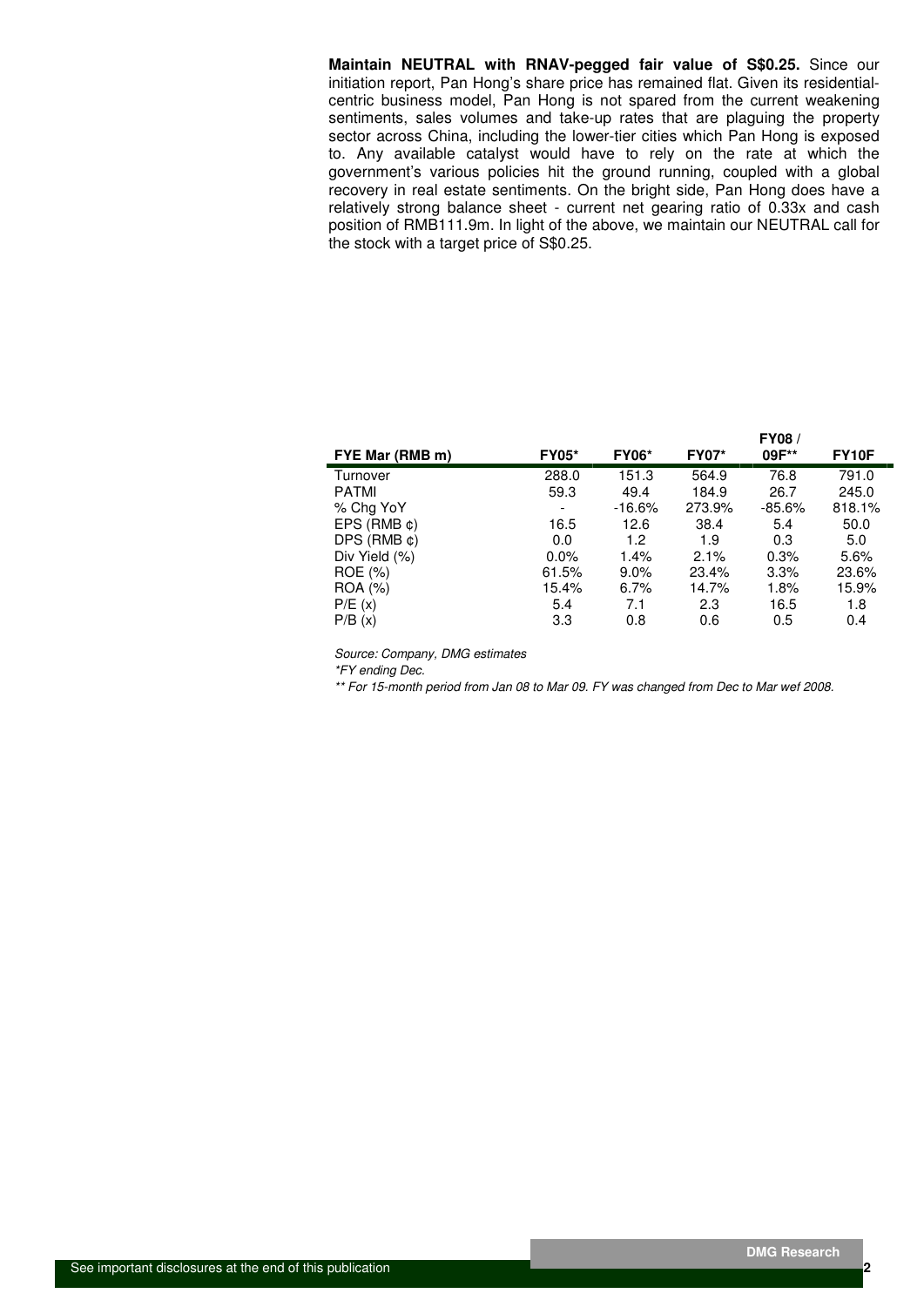### **Statement of Profit & Loss (FY Ending Mar) (RMB m)**

|                                                              |              |              |              | <b>FY08/</b> |                    |
|--------------------------------------------------------------|--------------|--------------|--------------|--------------|--------------------|
|                                                              | <b>FY05*</b> | <b>FY06*</b> | <b>FY07*</b> | 09F**        | FY <sub>10</sub> F |
| Revenue                                                      | 288.0        | 151.3        | 564.9        | 76.8         | 791.0              |
| <b>COGS</b>                                                  | (194.8)      | (93.9)       | (334.3)      | (46.1)       | (474.6)            |
| <b>Gross Profit</b>                                          | 93.2         | 57.4         | 230.6        | 30.7         | 316.4              |
| Other Operating Expenses / Income                            | (4.1)        | (13.5)       | 16.5         | 1.4          | 10.3               |
| <b>Operating Income from Continuing Operations</b>           | 89.1         | 43.9         | 247.1        | 32.2         | 326.7              |
| Non-Operating Expenses / Income                              | (0.1)        | (0.2)        | (0.1)        | 0.0          | 0.0                |
| <b>Adjusted EBITDA</b>                                       | 89.0         | 43.7         | 247.0        | 32.2         | 326.7              |
| Depreciation & Amortization                                  | (0.3)        | (0.4)        | (0.3)        | (0.5)        | (0.6)              |
| Operating Profit (EBIT) ex. Share of Profit of Asc / JCEs    | 88.7         | 43.3         | 246.7        | 31.7         | 326.1              |
| Share of Profits / (Losses) of Asc / JCEs                    | (0.2)        | (0.1)        | (0.3)        | (0.3)        | (0.3)              |
| Operating Profit (EBIT) incl. Share of Profit of Asc / JCEs  | 88.5         | 43.3         | 246.4        | 31.4         | 325.9              |
| <b>Finance Costs</b>                                         | (0.9)        | 0.0          | (1.4)        | (2.2)        | (1.9)              |
| Interest Income                                              | 0.1          | 2.3          | 6.4          | 7.1          | 4.1                |
| <b>Recurring (Pre-Tax) Income from Continuing Operations</b> | 87.7         | 45.6         | 251.4        | 36.2         | 328.0              |
| Fair Value Gains / (Losses)                                  | 0.0          | 21.5         | 33.6         | 0.0          | 0.0                |
| <b>PBT</b>                                                   | 87.7         | 67.1         | 285.0        | 36.2         | 328.0              |
| Income Tax Expenses                                          | (29.2)       | (17.5)       | (99.3)       | (9.1)        | (82.0)             |
| <b>Net Profit After Tax (NPAT)</b>                           | 58.5         | 49.6         | 185.7        | 27.2         | 246.0              |
| Minority Interests                                           | (0.8)        | 0.1          | 0.8          | 0.5          | 1.0                |
| <b>PATMI</b>                                                 | 59.3         | 49.4         | 184.9        | 26.7         | 245.0              |

### **Profitability Ratios**

|                                                    |              |              |              | <b>FY08/</b> |                    |
|----------------------------------------------------|--------------|--------------|--------------|--------------|--------------------|
|                                                    | <b>FY05*</b> | <b>FY06*</b> | <b>FY07*</b> | 09F**        | FY <sub>10</sub> F |
| YoY Change In Revenue                              |              | -47.5%       | 273.4%       | $-86.4%$     | 929.4%             |
| YoY Change In Net Profit                           |              | $-16.6%$     | 273.9%       | $-85.6%$     | 818.1%             |
| Gross Margin                                       | 32.4%        | 37.9%        | 40.8%        | 40.0%        | 40.0%              |
| Operating Income from Continuing Operations Margin | 30.9%        | 29.0%        | 43.7%        | 41.9%        | 41.3%              |
| <b>EBITDA Margin</b>                               | 30.9%        | 28.9%        | 43.7%        | 41.9%        | 41.3%              |
| EBIT ex. Share of Profit of Asc / JCEs Margin      | 30.8%        | 28.7%        | 43.7%        | 41.2%        | 41.2%              |
| EBIT incl. Share of Profit of Asc / JCEs Margin    | 30.7%        | 28.6%        | 43.6%        | 40.8%        | 41.2%              |
| Recurring Income Margin                            | 30.5%        | 30.1%        | 44.5%        | 47.2%        | 41.5%              |
| <b>PBT</b> Margin                                  | 30.5%        | 44.3%        | 50.5%        | 47.2%        | 41.5%              |
| <b>NPAT Margin</b>                                 | 20.3%        | 32.8%        | 32.9%        | 35.4%        | 31.1%              |
| <b>PATMI Margin</b>                                | 20.6%        | 32.7%        | 32.7%        | 34.7%        | 31.0%              |
| Interest Income as a % of Previous Year's Cash     |              | 15.1%        | 2.9%         | 2.9%         | 2.9%               |
| <b>ROE</b>                                         | 61.5%        | $9.0\%$      | 23.4%        | 3.3%         | 23.6%              |
| <b>ROA</b>                                         | 15.4%        | 6.7%         | 14.7%        | 1.8%         | 15.9%              |

### **Balance Sheet (FY Ending Mar) (RMB m)**

|                                                |              |              |              | <b>FY08/</b> |              |
|------------------------------------------------|--------------|--------------|--------------|--------------|--------------|
|                                                | <b>FY05*</b> | <b>FY06*</b> | <b>FY07*</b> | 09F**        | <b>FY10F</b> |
| P, P & E                                       | 2            | 5            | 8            | 9            | 10           |
| <b>Investment Properties</b>                   | 0            | 35           | 81           | 81           | 81           |
| Goodwill                                       | 0            | 6            | 6            | 6            | 6            |
| Assoc. / JCEs / Subsidiaries                   | 22           | 0            | 50           | 73           | 73           |
| <b>Other Non-Current Assets</b>                | 0            | 30           | 69           | 68           | 68           |
| <b>Total Non-Current Assets</b>                | 24           | 76           | 214          | 238          | 238          |
| Properties Held Under Development & For Sale   | 299          | 334          | 531          | 794          | 780          |
| Accounts Receivables                           | 18           | 51           | 57           | 27           | 79           |
| Deposits Paid, Prepayments & Other Receivables | 4            | 52           | 200          | 135          | 129          |
| Cash & Cash Equivalents                        | 15           | 221          | 244          | 141          | 187          |
| <b>Other Current Assets</b>                    | 25           | 0            | 13           | 124          | 124          |
| <b>Total Current Assets</b>                    | 361          | 659          | 1,046        | 1,221        | 1,299        |
| Trade & Other Payables                         | 54           | 33           | 163          | 209          | 107          |
| <b>Current Debt</b>                            | 22           | 0            | 106          | 116          | 110          |
| <b>Other Current Liabilities</b>               | 19           | 21           | 109          | 109          | 109          |
| <b>Total Current Liabilities</b>               | 95           | 54           | 378          | 434          | 327          |
| Long Term Debt                                 | $\Omega$     | 110          | 66           | 183          | 147          |
| <b>Other Non-Current Liabilities</b>           | 194          | 24           | 26           | 26           | 26           |
| <b>Total Non-Current Liabilities</b>           | 194          | 134          | 92           | 210          | 173          |
| <b>Share Capital &amp; Reserves</b>            |              |              |              |              |              |
| Share Capital                                  | 219          | 409          | 451          | 451          | 451          |
| Reserves                                       | (158)        | 106          | 277          | 303          | 523          |
| <b>Shareholders' Equity</b>                    | 61           | 515          | 729          | 754          | 974          |
| Minority Interests                             | 35           | 33           | 61           | 62           | 63           |
| Total Equity                                   | 96           | 548          | 789          | 815          | 1,037        |

### **Leverage Ratios**

|                          |              |              |              | <b>FY08</b> |       |
|--------------------------|--------------|--------------|--------------|-------------|-------|
|                          | <b>FY05*</b> | <b>FY06*</b> | <b>FY07*</b> | 09F**       | FY10F |
| Debt to Equity Ratio (x) | 2.24         | 0.23         | 0.24         | 0.39        | 0.26  |
| Net Gearing (x)          | 2.08         | (0.17)       | (0.07)       | 0.22        | 0.08  |
| Current Ratio (x)        | 3.81         | 12.29        | 2.77         | 2.81        | 3.97  |
| NAV per Share (RMB)      | 0.27         | 14، ،        | .61          | .66         | 2.12  |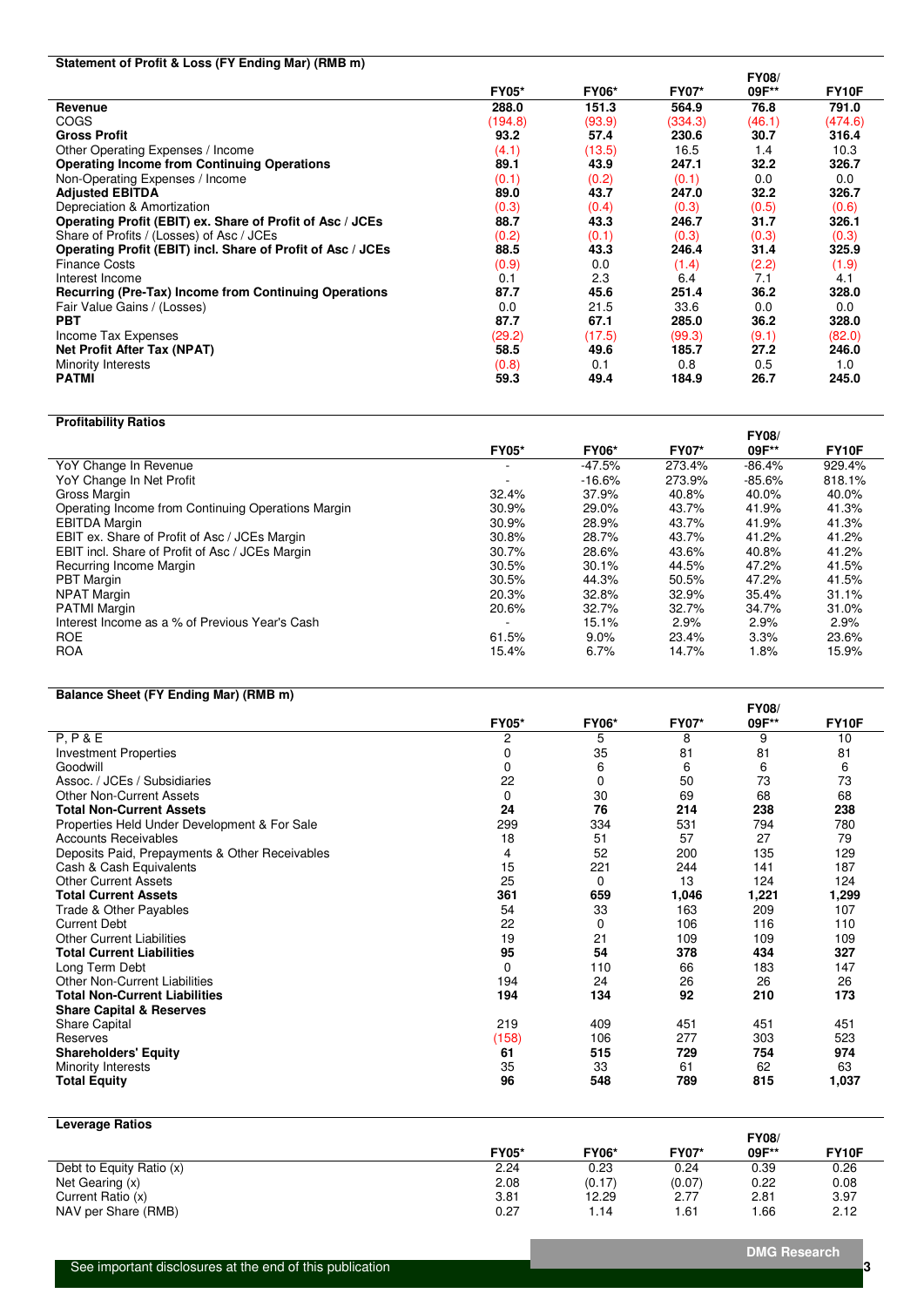| Statement of Cash Flow (FY Ending Mar) (RMB m) |              |              |              |              |              |
|------------------------------------------------|--------------|--------------|--------------|--------------|--------------|
|                                                |              |              |              | <b>FY08/</b> |              |
|                                                | <b>FY05*</b> | <b>FY06*</b> | <b>FY07*</b> | 09F**        | <b>FY10F</b> |
| <b>Profit Before Tax</b>                       | 88           | 67           | 285          | 36           | 328          |
| Depreciation/Amortization                      |              |              |              | 0            |              |
| Income / (Loss) from Assoc. & JCEs             |              |              | 0            | 0            |              |
| Net Interest                                   |              | (2)          | (5)          | (5)          | (2)          |
| Other Non-Cash Items                           |              | (22)         | (25)         | $\Omega$     | 0            |
| Change in WC                                   | (213)        | (73)         | (159)        | (124)        | (133)        |
| <b>Taxes Paid</b>                              | (7)          | (13)         | (10)         | (2)          | (78)         |
| <b>Net Operating Cash Flow</b>                 | (131)        | (43)         | 87           | (94)         | 116          |
| Capex (net)                                    | (1)          | (0)          | (4)          | (2)          | (1)          |
| Increase in Assoc. & JCEs                      | (19)         | (31)         | (65)         | (24)         |              |
| Other Investing CF                             |              | 2            | (8)          |              |              |
| <b>Net Investing Cash Flow</b>                 | (19)         | (29)         | (77)         | (24)         | (1)          |
| Share Issuance                                 | ŋ            | 190          | 42           | 0            |              |
| Debt Finance                                   | 125          | 93           | 62           | 128          | (42)         |
| Dividends Paid                                 | 0            | 0            | (6)          | (1)          | (25)         |
| Other Financing Cash Flow                      | 18           | (6)          | (77)         | (111)        | (2)          |
| <b>Net Financing Cash Flow</b>                 | 143          | 276          | 20           | 15           | (69)         |
| <b>Net Cash Flow</b>                           | (8)          | 204          | 31           | (103)        | 46           |
| Cash Flow (Beginning)                          | 20           | 15           | 221          | 244          | 141          |
| Exchange Rate Changes                          | 3            | 2            | (8)          | 0            | 0            |
| Cash Flow (End)                                | 15           | 221          | 244          | 141          | 187          |

\*FY ending Dec.

\*For 15-month period from Jan 08 to Mar 09. FY was changed from Dec to Mar wef 2008.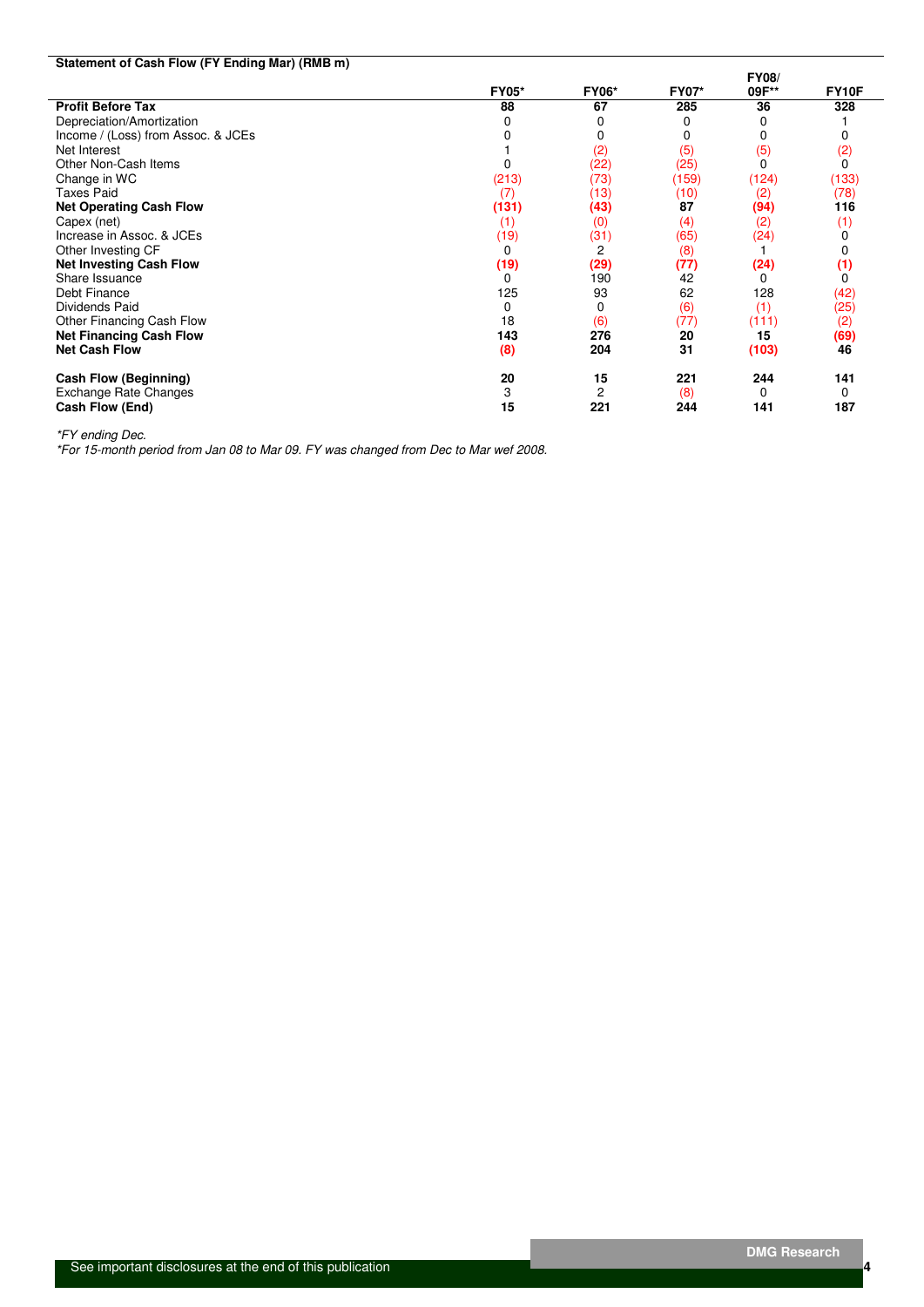| <b>RNAV Derivation Table</b>                 | <b>Capital Value</b> | <b>Share Value</b>  | <b>Gross Asset Value</b> |
|----------------------------------------------|----------------------|---------------------|--------------------------|
|                                              | (RMB <sub>m</sub> )  | (RMB <sub>m</sub> ) | (%)                      |
| <b>RESIDENTIAL</b>                           |                      |                     |                          |
| Projects under Development                   |                      |                     |                          |
| Jiangxi Province                             | 228                  | 0.46                | 13.2%                    |
| <b>Zhejiang Province</b>                     | 361                  | 0.74                | 20.9%                    |
| Landbank                                     | 252                  | 0.51                | 14.6%                    |
| Jiangxi Province<br><b>Zhejiang Province</b> | 121                  | 0.25                | 7.0%                     |
| Guangdong Province                           | 29                   | 0.06                | 1.7%                     |
| Sub-Total                                    | 990                  | 2.02                | 57.4%                    |
| <b>COMMERCIAL</b>                            |                      |                     |                          |
| <b>Investment Properties</b>                 | 137                  | 0.28                | 7.9%                     |
| Projects under Development                   | 129                  | 0.26                | 7.5%                     |
| Sub-Total                                    | 267                  | 0.54                | 15.4%                    |
| <b>OTHER ASSETS</b>                          |                      |                     |                          |
| Trade & Other Receivables                    | 155                  | 0.32                | 9.0%                     |
| Cash                                         | 112                  | 0.23                | 6.5%                     |
| <b>Other ST Assets</b>                       | 133                  | 0.27                | 7.7%                     |
| Other LT Assets                              | 71                   | 0.14                | 4.1%                     |
| Sub-Total                                    | 470                  | 0.96                | 27.2%                    |
| <b>GROSS ASSET VALUE</b>                     | 1,726                | 3.52                | 100.0%                   |
| <b>Less: Total Liabilities</b>               | (578)                | (1.18)              |                          |
| <b>Minorities</b>                            | (61)                 | (0.12)              |                          |
| <b>RNAV (RMB)</b>                            | 1,088                | 2.22                |                          |
| $RNAV @ RMB-SGD = 0.2238 (S$)$               | 243                  | 0.50                |                          |
| RNAV @ 50% Discount (S\$)                    | 122                  | 0.25                |                          |
| <b>No. of Outstanding Shares</b>             | 490,000,000          |                     |                          |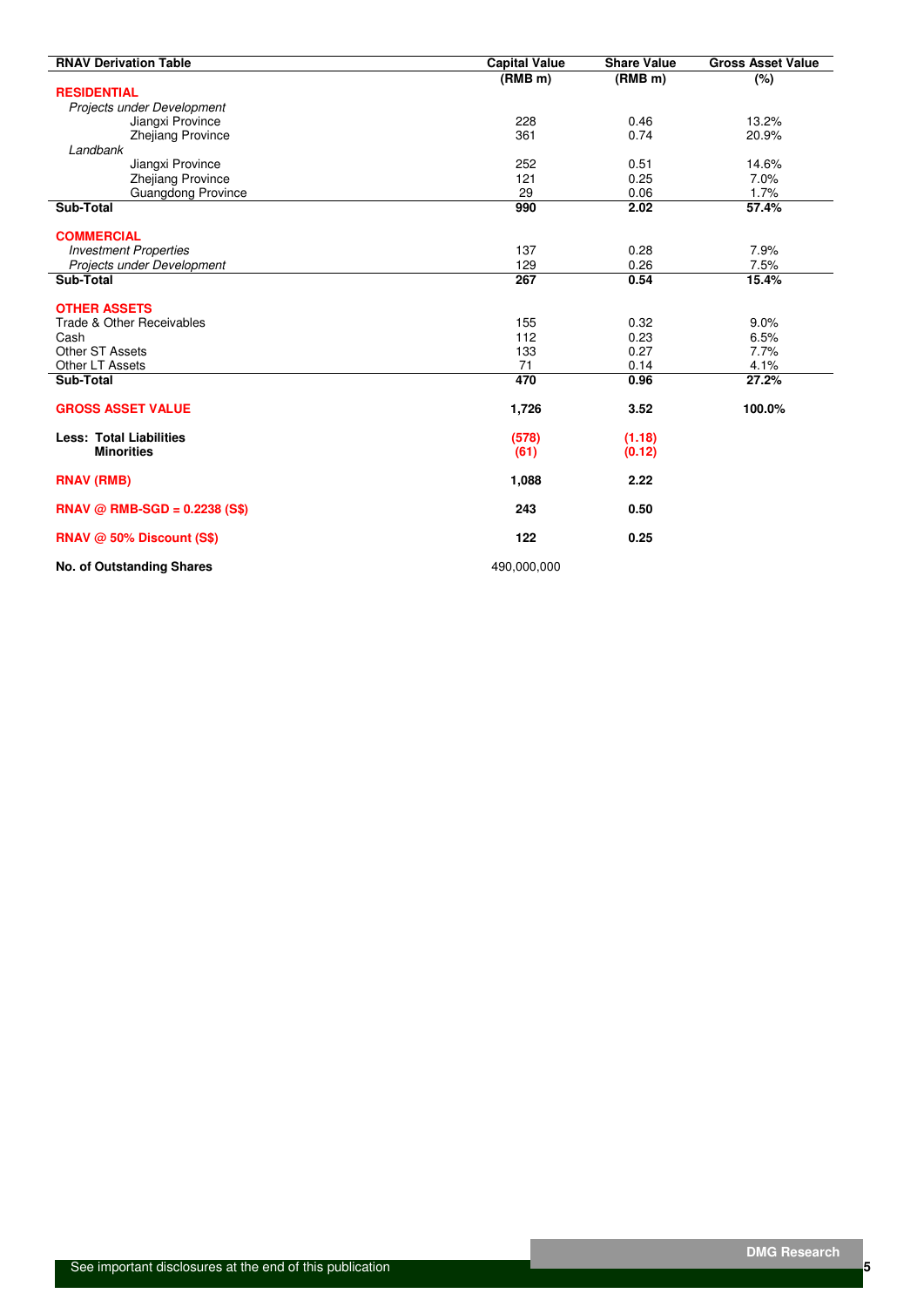## **Appendix**

**Figure 1: Artist Impression of Huzhou Liyang Jingyuan Phase 2 (**湖州丽阳景苑第二期**)** 







Source: Company